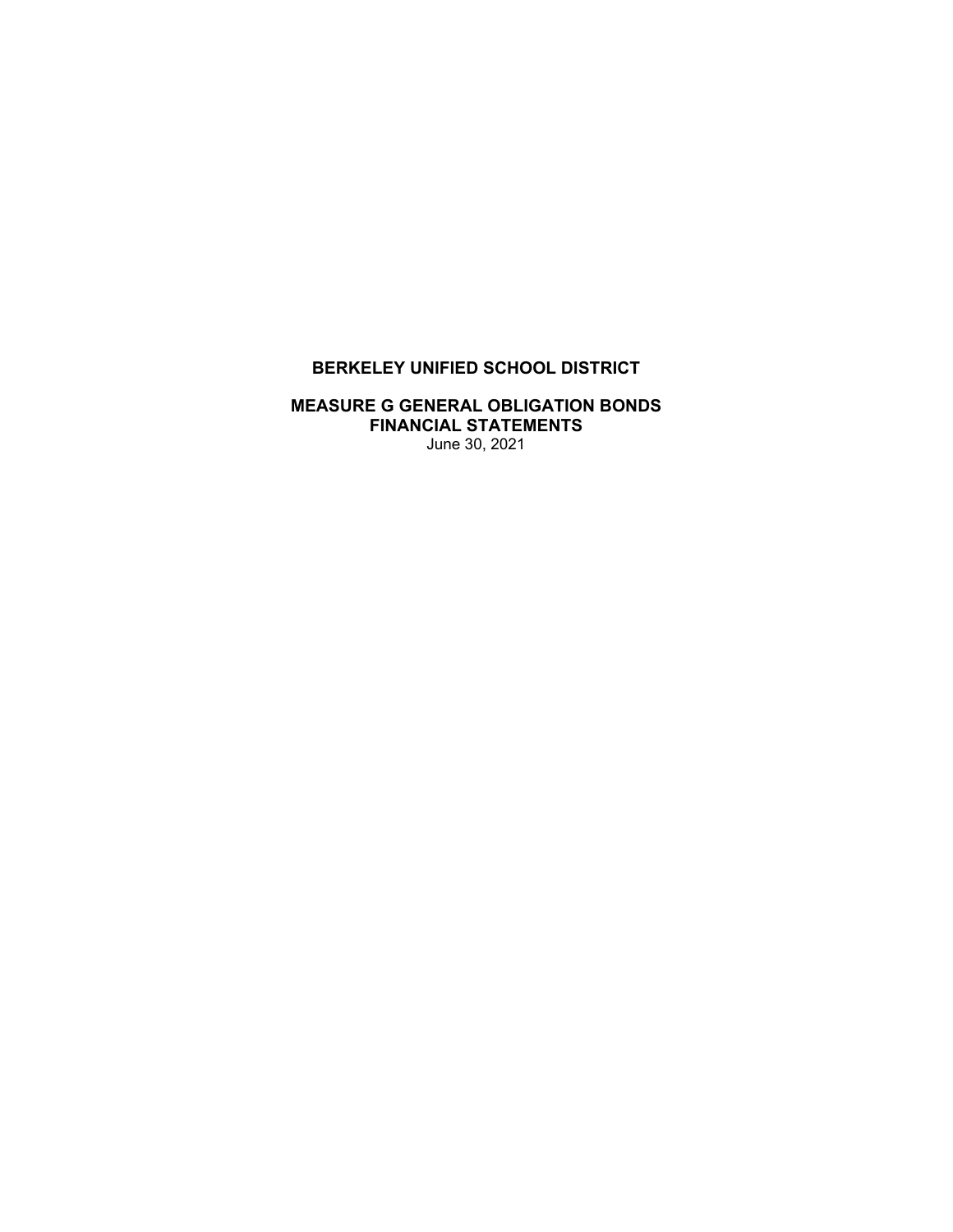## BERKELEY UNIFIED SCHOOL DISTRICT

#### MEASURE G GENERAL OBLIGATION BONDS FINANCIAL STATEMENTS June 30, 2021

## **CONTENTS**

| <b>FINANCIAL SECTION:</b>                                                                                                                                                                                                          |    |
|------------------------------------------------------------------------------------------------------------------------------------------------------------------------------------------------------------------------------------|----|
|                                                                                                                                                                                                                                    | 3  |
| STATEMENT OF REVENUES, EXPENDITURES AND CHANGE IN                                                                                                                                                                                  | 4  |
|                                                                                                                                                                                                                                    | 5  |
| OTHER INDEPENDENT AUDITOR'S REPORTS:<br>INDEPENDENT AUDITOR'S REPORT ON INTERNAL CONTROL OVER FINANCIAL<br>REPORTING AND ON COMPLIANCE AND OTHER MATTERS BASED ON AN<br>AUDIT OF FINANCIAL STATEMENTS PERFORMED IN ACCORDANCE WITH | 8  |
| <b>FINDINGS AND RECOMMENDATIONS:</b>                                                                                                                                                                                               |    |
|                                                                                                                                                                                                                                    | 10 |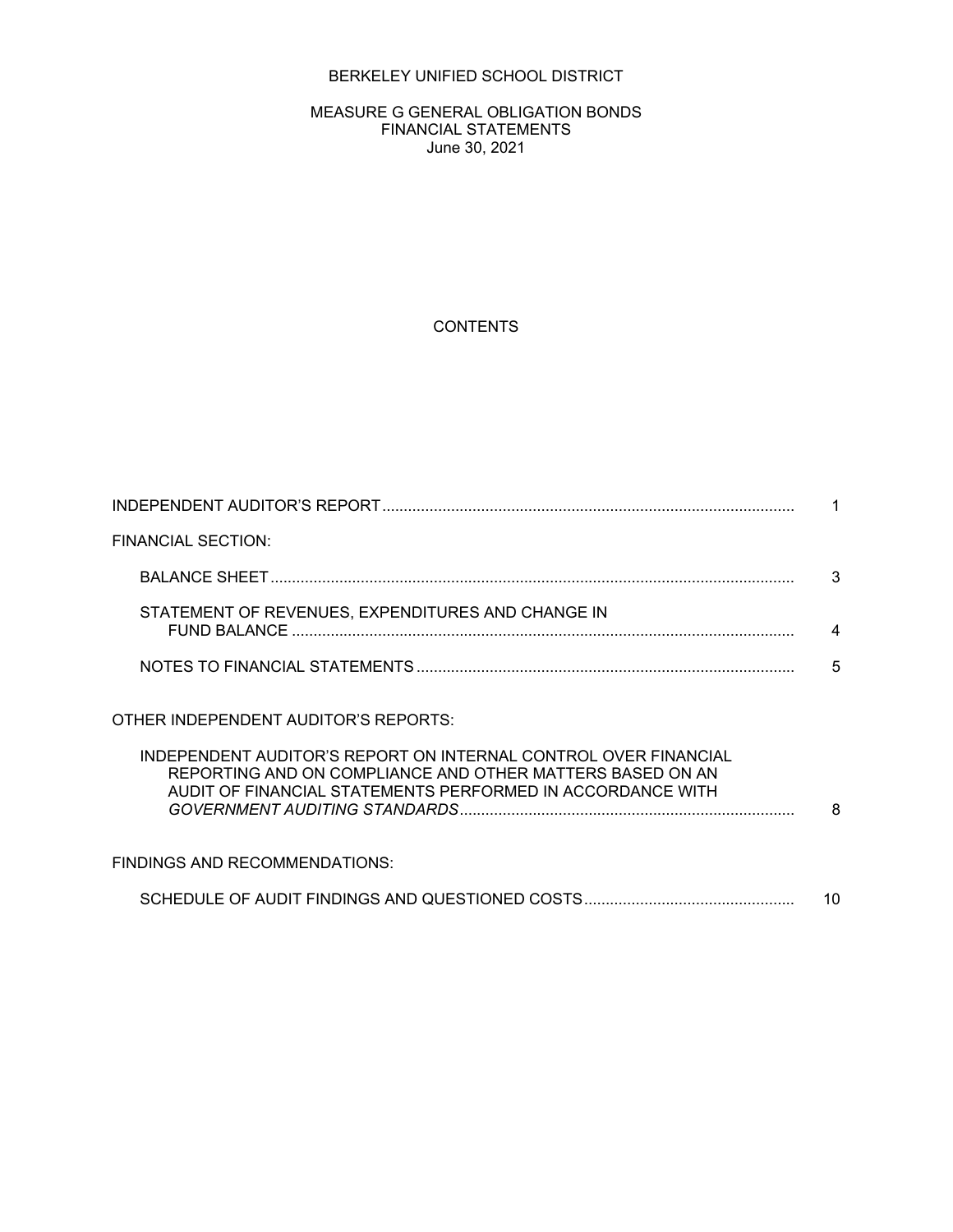

## INDEPENDENT AUDITOR'S REPORT

Board of Trustees Berkeley Unified School District Berkeley, California

#### **Report on the Financial Statements**

We have audited the accompanying financial statements of Berkeley Unified School District (the "District") Measure G General Obligation Bonds activity included in the Building Fund of the District ("Measure G Bonds"), as of and for the year ended June 30, 2021, and the related notes to the financial statements as listed in the table of contents.

#### *Management's Responsibility for the Financial Statements*

Management is responsible for the preparation and fair presentation of these financial statements in accordance with accounting principles generally accepted in the United States of America; this includes the design, implementation, and maintenance of internal control relevant to the preparation and fair presentation of financial statements that are free from material misstatement, whether due to fraud or error.

#### *Auditor's Responsibility*

Our responsibility is to express an opinion on these financial statements based on our audit. We conducted our audit in accordance with auditing standards generally accepted in the United States of America and the standards applicable to financial audits contained in *Government Auditing Standards*, issued by the Comptroller General of the United States of America. Those standards require that we plan and perform the audit to obtain reasonable assurance about whether the financial statements are free of material misstatement.

An audit involves performing procedures to obtain audit evidence about the amounts and disclosures in the financial statements. The procedures selected depend on the auditor's judgment, including the assessment of the risks of material misstatement of the financial statements, whether due to fraud or error. In making those risk assessments, the auditor considers internal control relevant to the entity's preparation and fair presentation of the financial statements in order to design audit procedures that are appropriate in the circumstances, but not for the purpose of expressing an opinion on the effectiveness of the entity's internal control. Accordingly, we express no such opinion. An audit also includes evaluating the appropriateness of accounting policies used and the reasonableness of significant accounting estimates made by management, as well as evaluating the overall presentation of the financial statements.

We believe that the audit evidence we have obtained is sufficient and appropriate to provide a basis for our audit opinion.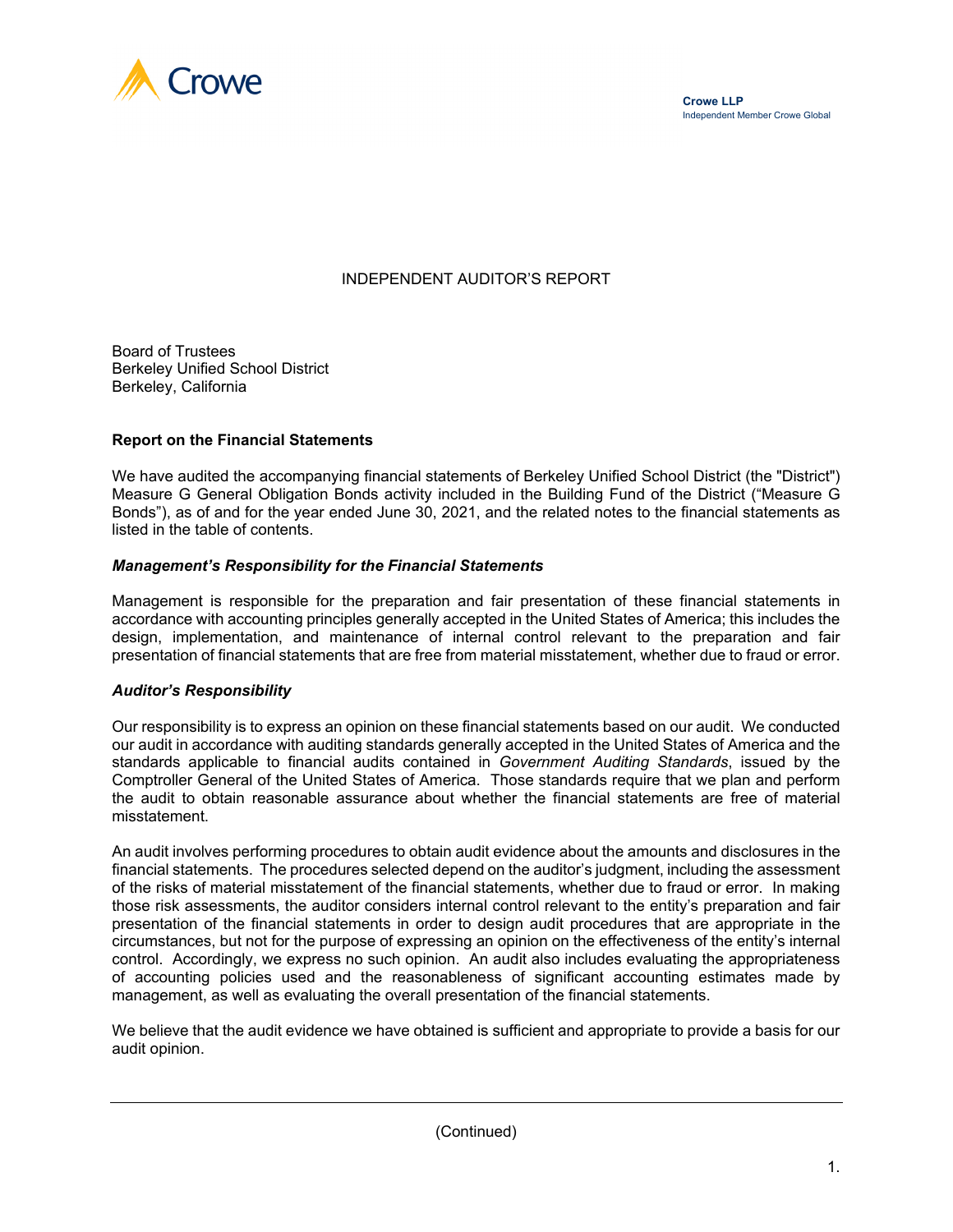#### *Opinion*

In our opinion, the financial statements referred to above present fairly, in all material respects, the financial position of Berkeley Unified School District's Measure G General Obligation Bonds activity as of June 30, 2021, and the changes in financial position thereof for the year then ended, in accordance with accounting principles generally accepted in the United States of America.

#### *Emphasis of Matter*

As discussed in Note 1, the financial statements present the financial activity and balances of the Measure G General Obligation Bonds only, and do not purport to, and do not, present fairly the financial position of Berkeley Unified School District as of June 30, 2021, the changes in its financial position, or, where applicable, its cash flows for the year then ended, in accordance with accounting principles generally accepted in the United States of America. Our opinion is not modified with respect to this matter.

#### **Other Reporting Required by** *Government Auditing Standards*

In accordance with *Government Auditing Standards*, we have also issued our report dated May 2, 2022, on our consideration of the District's internal control over financial reporting and on our tests of its compliance with certain provisions of laws, regulations, contracts and grant agreements and other matters for the Measure G General Obligation Bonds Activity. The purpose of that report is to describe the scope of our testing of internal control over financial reporting and compliance and the results of that testing, and not to provide an opinion on the effectiveness of the District's internal control over financial reporting or on compliance for the Measure G General Obligation Bonds Activity. That report is an integral part of an audit performed in accordance with *Government Auditing Standards* in considering the District's internal control over financial reporting and compliance for the Measure G General Obligation Bonds Activity.

noue UP

Crowe LLP

Sacramento, California May 2, 2022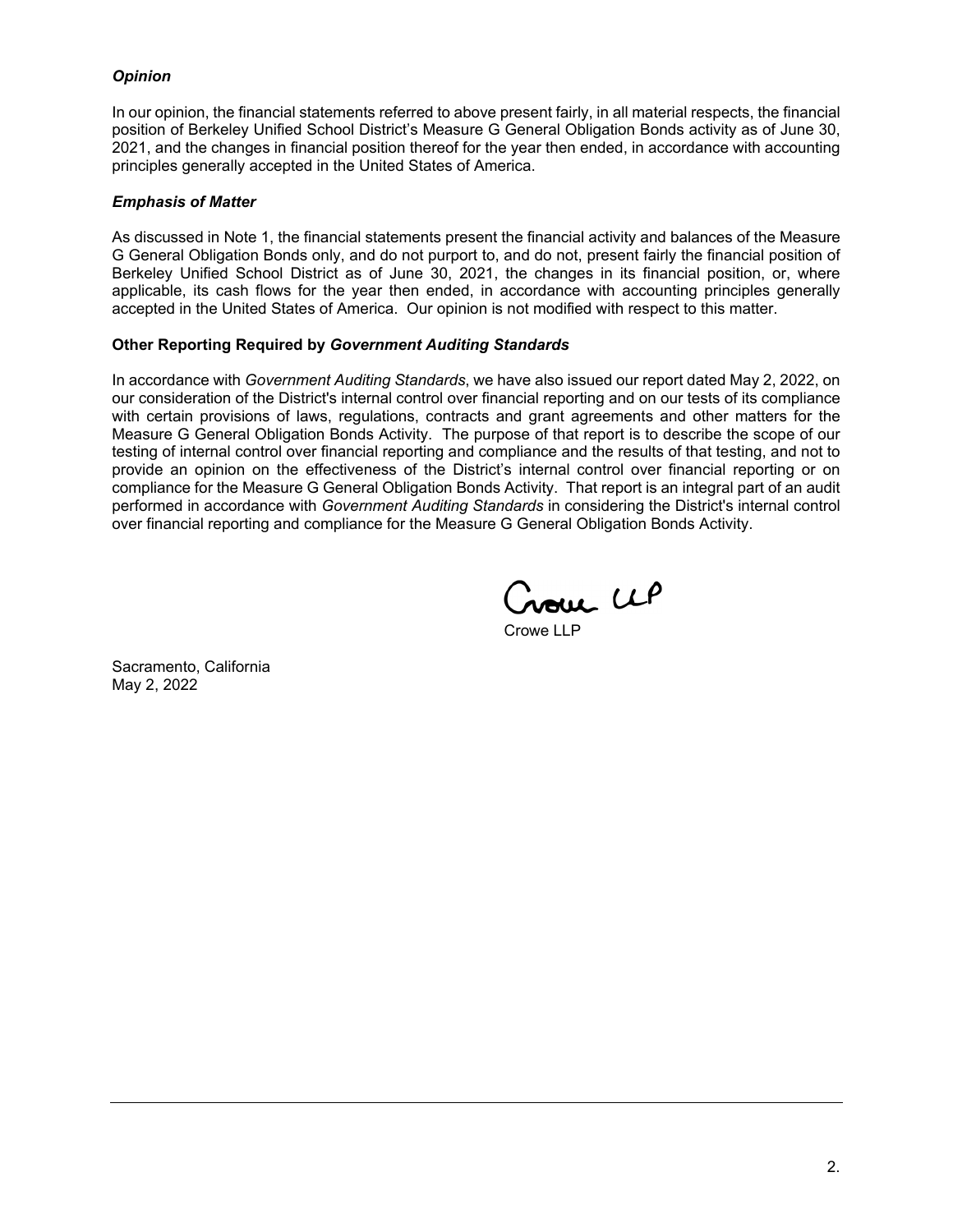#### BERKELEY UNIFIED SCHOOL DISTRICT MEASURE G GENERAL OBLIGATION BONDS BALANCE SHEET June 30, 2021

## **ASSETS**

| Cash in County Treasury (Note 3)                    | 66,850,948 |
|-----------------------------------------------------|------------|
| <b>LIABILITIES AND FUND BALANCE</b><br>Liabilities: |            |
| Accounts payable                                    | 979,513    |
| Fund balance - restricted (Note 5)                  | 65,871,435 |
| Total liabilities and fund balance                  | 66,850,948 |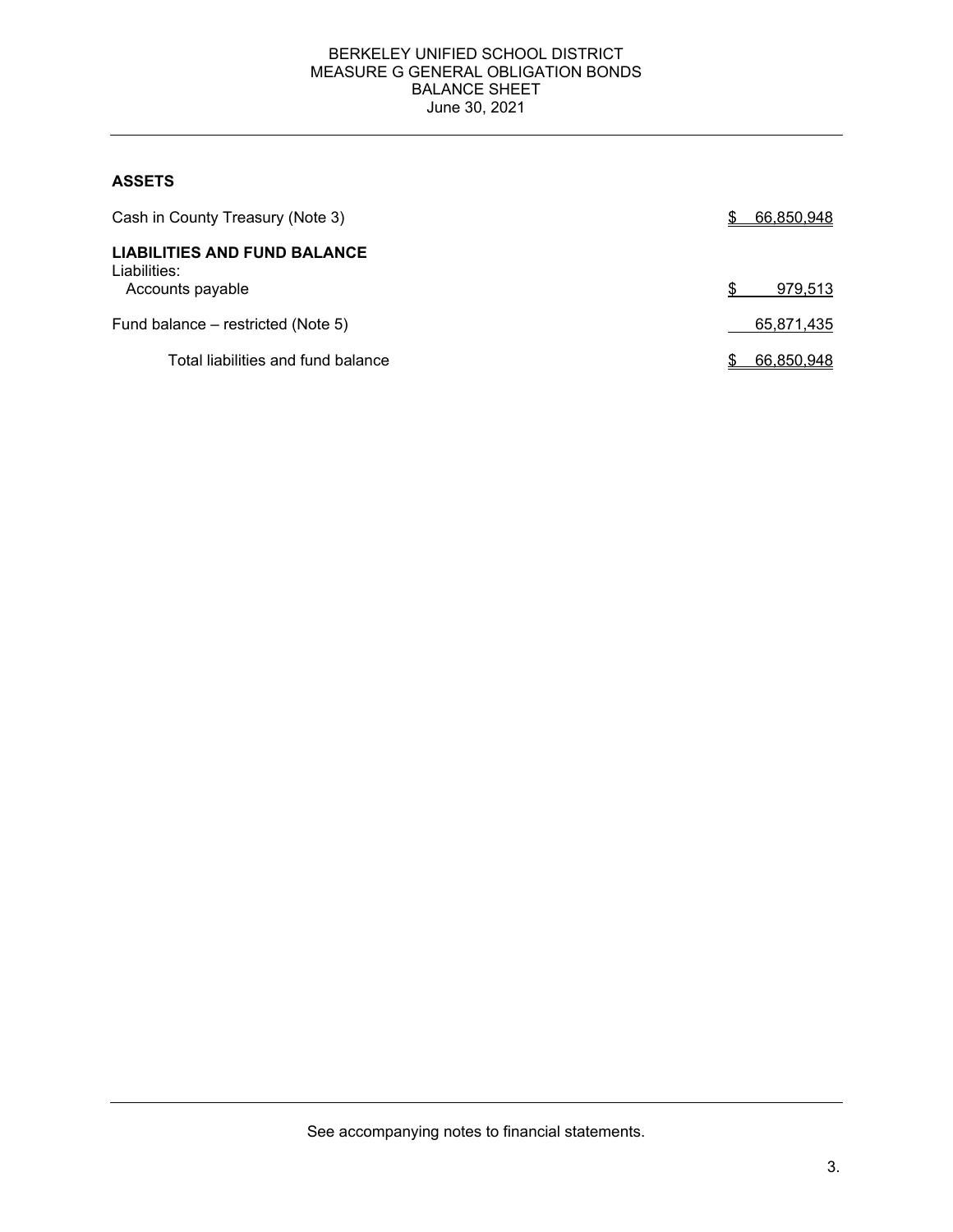#### BERKELEY UNIFIED SCHOOL DISTRICT MEASURE G GENERAL OBLIGATION BONDS STATEMENT OF REVENUES, EXPENDITURES AND CHANGE IN FUND BALANCE For the Year Ended June 30, 2021

| Revenues:<br>Interest income              | \$<br>307,438 |
|-------------------------------------------|---------------|
| Expenditures:                             |               |
| Current:<br><b>Supplies</b>               | 694,640       |
| <b>Professional Services</b>              | 212,715       |
| Capital outlay                            | 3,528,648     |
| Total expenditures                        | 4,436,003     |
| Deficiency of revenues under expenditures | (4, 128, 565) |
| Other financing sources:                  |               |
| Proceeds from the issuance of GO Bonds    | 70,000,000    |
| Change in fund balance                    | 65,871,435    |
| Fund balance, July 1, 2020                |               |
| Fund balance, June 30, 2021               | 65,871,435    |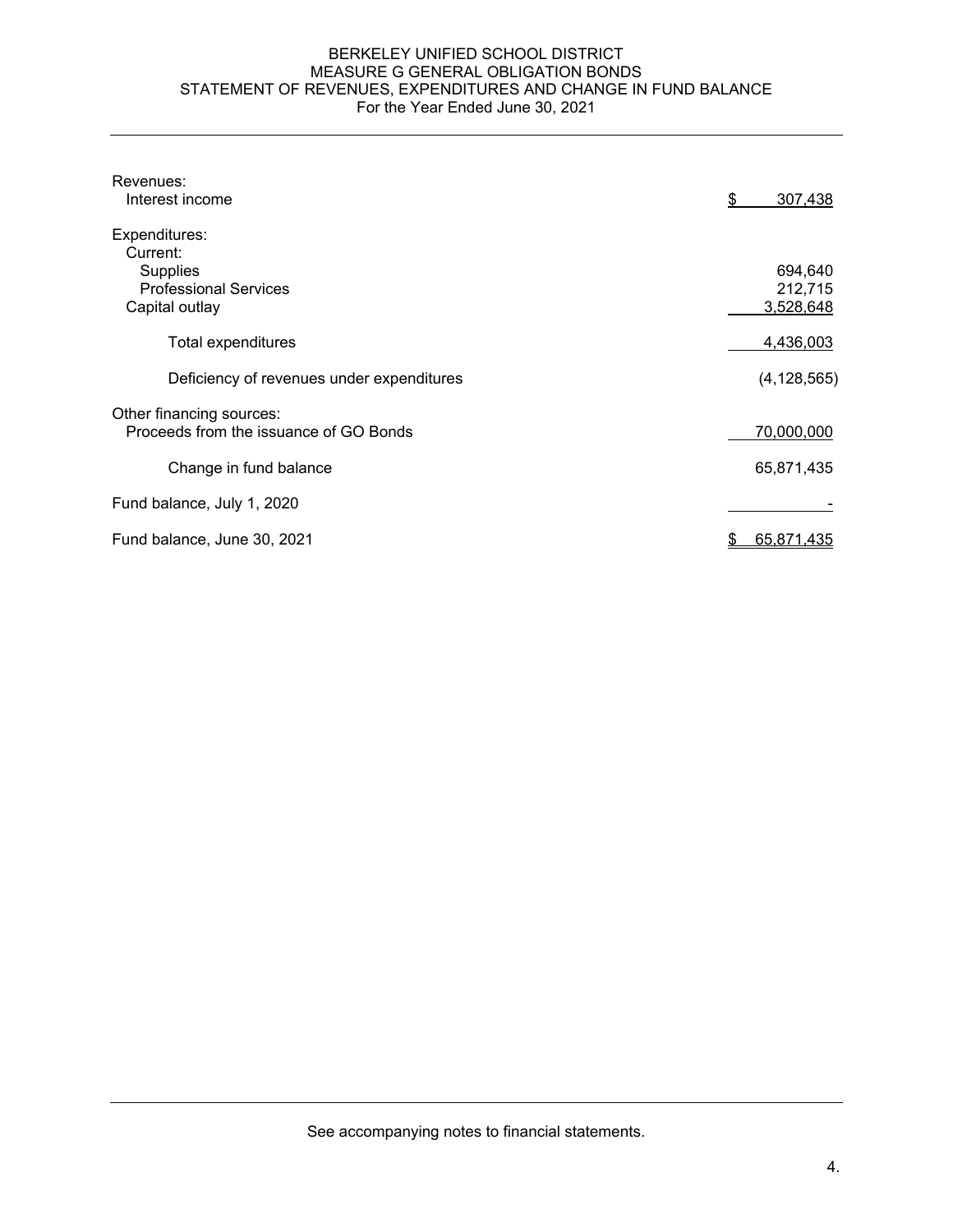## **NOTE 1 – SUMMARY OF SIGNIFICANT ACCOUNTING POLICIES**

The accounting policies of Berkeley Unified School District (the "District") conform to accounting principles generally accepted in the United States of America as applicable to governments and to general practices within California School Districts. The District accounts for its financial transactions in accordance with policies and procedures of the Department of Education's *California School Accounting Manual*. The activities of the Measure G General Obligation Bonds are recorded along with other activities in the District's Building Fund. The accounting policies of the District conform to accounting principles generally accepted in the United States of America as presented by the Government Accounting Standards Board (GASB). The following is a summary of the more significant accounting policies:

Financial Reporting Entity: The financial statements include the financial activity of the Measure G General Obligation Bonds only. These financial statements are not intended to present the financial position and results of operations of Berkeley Unified School District as a whole, in conformity with accounting principles generally accepted in the United States of America.

Basis of Accounting: Basis of accounting refers to when revenues and expenditures or expenses are recognized in the accounts and reported in the financial statements. Basis of accounting relates to the timing of measurement made, regardless of the measurement focus applied.

The financial statements of the Building Fund are accounted for using the flow of current financial resources measurement focus and the modified accrual basis of accounting. Using this measurement focus, only current assets and current liabilities are included in the balance sheet. Under the modified accrual basis of accounting, revenues are recognized in the accounting period in which they become both measurable and available to finance expenditures of the current fiscal period. "Available" means collectible within the current period or within 60 days after year-end. Expenditures are recognized in the accounting period in which the liability is incurred.

Budgets and Budgetary Accounting: Annual budgets are adopted on a basis consistent with generally accepted accounting principles for all government funds. By State law, the District's Board of Education must adopt a final budget no later than July 1. A public hearing must be conducted to receive comments prior to adoption. The District's Board of Education satisfied these requirements.

The District's Board of Education and Superintendent revise the budgets during the year to give consideration to the impact from unanticipated income and expenditures.

As a first step in developing the Measure G bond construction program, the District together with its Bond team consultants, completed an evaluation of all District sites. Throughout this process, cost estimations were completed and budgets were revised. The budgets presented in this report are based on the most up to date information available. After the election, the Board and Superintendent determined the priority for funding based on need and importance of the project. As milestones are reached in the design phase and as construction bids are approved, the individual school project budgets will be revised and presented to the governing board for their review and approval.

Formal budgetary integration was employed as a management control device during the year for all budgeted funds. The District employs budget control by minor object and by individual appropriation accounts. Expenditures cannot legally exceed appropriations by major object account.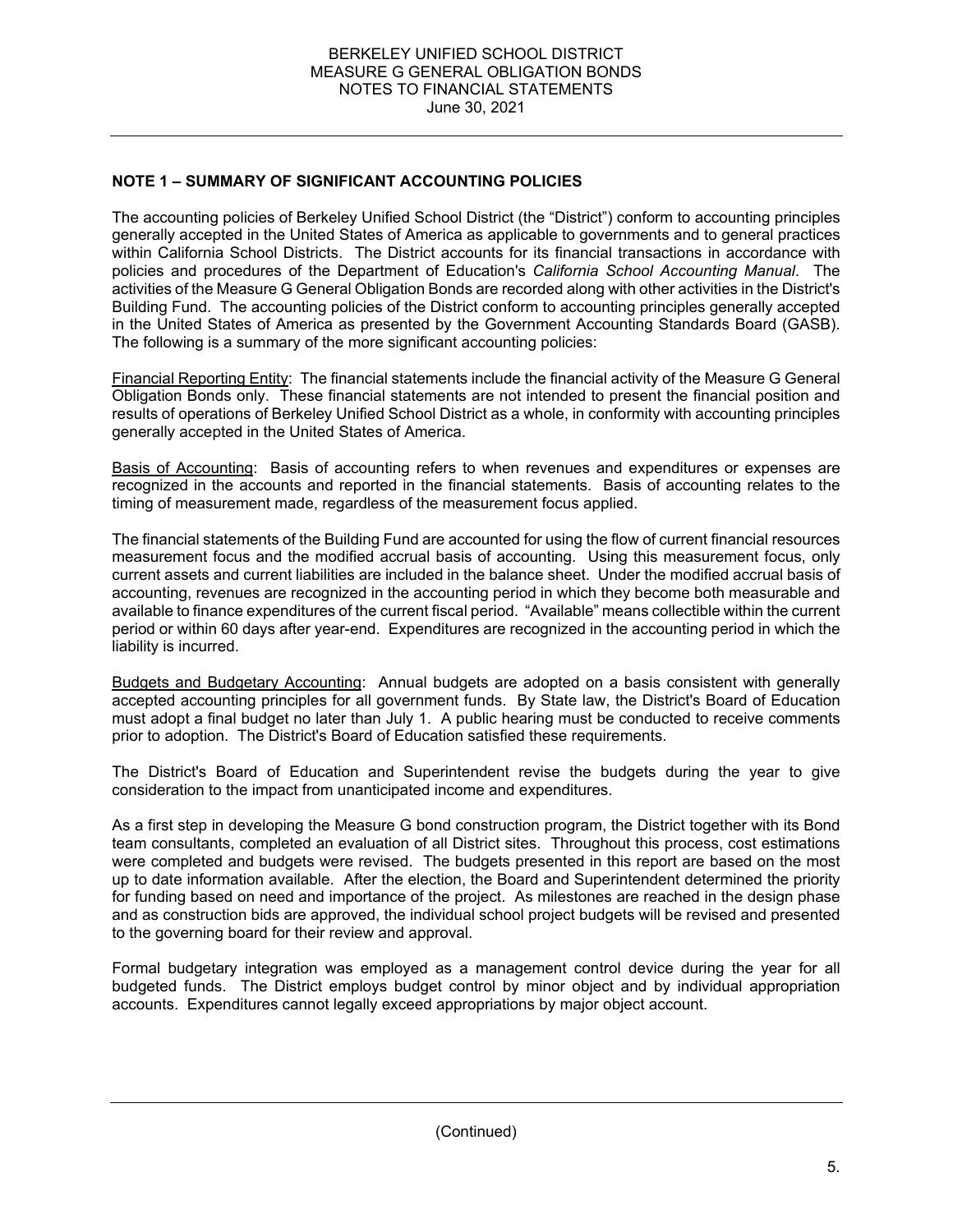## **NOTE 1 – SUMMARY OF SIGNIFICANT ACCOUNTING POLICIES** (Continued)

Accounting Estimates: The presentation of financial statements in conformity with accounting principles generally accepted in the United States of America requires management to make estimates and assumptions that affect the reported amounts of assets and liabilities and disclosure of contingent assets and liabilities at the date of the financial statements and the reported amounts of revenues and expenditures during the reporting period. Actual results could differ from those estimates.

Encumbrances: Encumbrance accounting is used in all budgeted funds to reserve portions of applicable appropriations for which commitments have been made. Encumbrances are recorded for purchase orders, contracts, and other commitments when they are written. Encumbrances are liquidated when the commitments are paid. All encumbrances are liquidated as of June 30.

## **NOTE 2 – PURPOSE OF BOND ISSUANCE**

Bond Authorization – Measure G: The District received authorization to issue \$380,000,000 of bonds at an election held on March 3, 2020 by an affirmative vote of at least 55% of the votes cast under the 2020 Authorization.

Purpose of Bonds: The proceeds of the Measure G Bonds may be used to improve the learning climate for children by upgrading education facilities through projects such as constructing new classrooms for growth, completing seismic upgrades, constructing science labs, upgrade of computers and education technology, renovation of playgrounds, replacing restrooms, cafeterias, roofs, heating and fire safety systems, removal of hazardous materials, and improvement of energy efficiency.

As required by the California Constitution, the proceeds from the sale of bonds will be used only for the construction, reconstruction, rehabilitation or replacement of school facilities, including the furnishing and equipping of school facilities and not for any other purpose, including teacher and administrator salaries and other school operating expenses.

Bond Project List: The Bond Project List, which is an integral part of the proposition, lists the specific projects the District proposes to finance with proceeds of the Measure G Bonds. Listed repairs, rehabilitation projects and upgrades will be completed as needed at a particular school site. Each project is assumed to include its share of costs of the election and bond issuance, architectural, engineering, and similar planning costs, construction management, and customary contingency for unforeseen design and construction costs. The final cost of each project will be determined as plans are finalized, construction bids are awarded, and projects are completed. In addition, certain construction funds expected from nonbond sources, if any, have not yet been secured. Therefore, the Board of Education cannot guarantee that the bonds will provide sufficient funds to allow completion of all listed projects. The Bond Project lists were included as an Exhibit to the Measure G Bond proposition.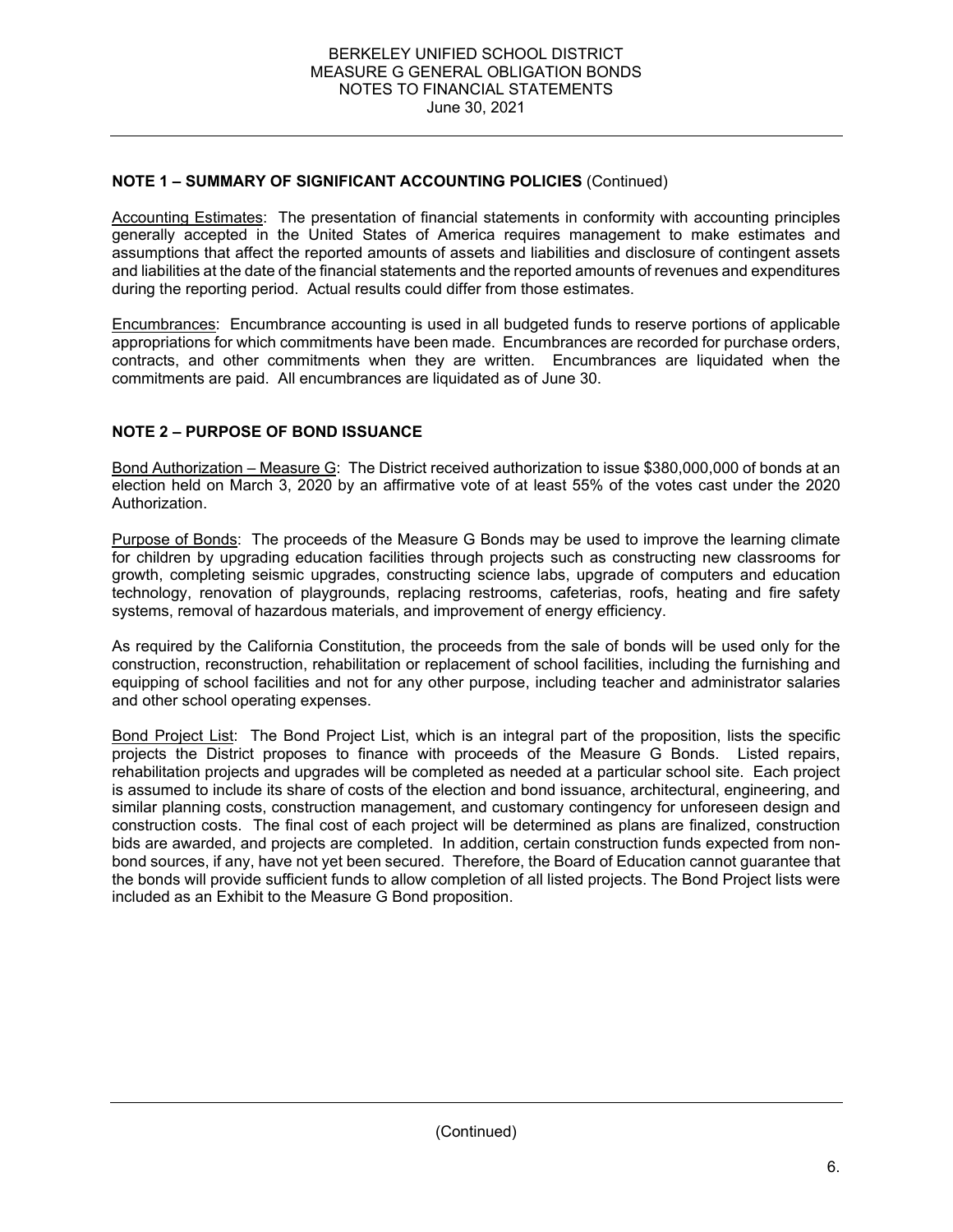#### BERKELEY UNIFIED SCHOOL DISTRICT MEASURE G GENERAL OBLIGATION BONDS NOTES TO FINANCIAL STATEMENTS June 30, 2021

## **NOTE 3 – CASH AND INVESTMENTS**

Cash in County Treasury: Cash at June 30, 2021 consisted of \$66,850,948 held as Cash in County Treasury. In accordance with Education Code Section 41001, the District maintains substantially all of its cash in the interest-bearing Alameda County Treasurer's Pooled Investment Fund. The District is considered to be an involuntary participant in an external investment pool. The fair value of the District's investment in the pool is reported in the financial statements at amounts based upon the District's pro-rata share of the fair value provided by the County Treasurer for the entire portfolio (in relation to the amortized cost of that portfolio). The balance available for withdrawal is based on the accounting records maintained by the County Treasurer, which is recorded on the amortized cost basis.

Interest Rate Risk: The District does not have a formal investment policy that limits cash and investment maturities as a means of managing its exposure to fair value losses arising from increasing interest rates. At June 30, 2021, the District had no significant interest rate risk related to cash and investments held.

Credit Risk: The District does not have a formal investment policy that limits its investment choices other than the limitations of State law.

Concentration of Credit Risk: The District does not place limits on the amount it may invest in any one issuer. At June 30, 2021, the District had no concentration of credit risk.

## **NOTE 4 – GENERAL OBLIGATION BOND ISSUANCES**

The bonds are general obligations of the District, and Alameda County is obligated to levy ad valorem taxes for the payment of and interest on, the principal of the bonds. The Bond Interest and Redemption Fund is maintained by the County Treasurer and is used to account for both the accumulation of resources from ad valorem tax levies and the payment of interest and redemption of principal of the bonds issued by the District.

On November 5, 2020, the District issued General Obligation Bonds Series A under this authorization totaling \$2,200,000. The Series A Bonds bear interest at 0.35% mature on August 1, 2022.

Also on November 5, 2020, the District issued General Obligation Bonds Series B under this authorization totaling \$67,800,000. The Series B Bonds bear interest at rates ranging from 2.0% - 5.0% and are scheduled mature through August 1, 2050.

## **NOTE 5 – FUND BALANCE**

Governmental Accounting Standards Board Codification Sections 1300 and 1800, *Fund Balance Reporting and Governmental Fund Type Definitions* (GASB Cod. Sec. 1300 and 1800) implements a five-tier fund balance classification hierarchy that depicts the extent to which a government is bound by spending constraints imposed on the use of its resources. The five classifications are nonspendable, restricted, committed, assigned and unassigned. The fund balance of the Measure G General Obligation Bonds is restricted for the purposes as authorized through the approval of Measure G.

The restricted fund balance classification reflects amounts subject to externally imposed and legally enforceable constraints. Such constraints may be imposed by creditors, grantors, contributors, or laws or regulations of other governments, or may be imposed by law through constitutional provisions or enabling legislation.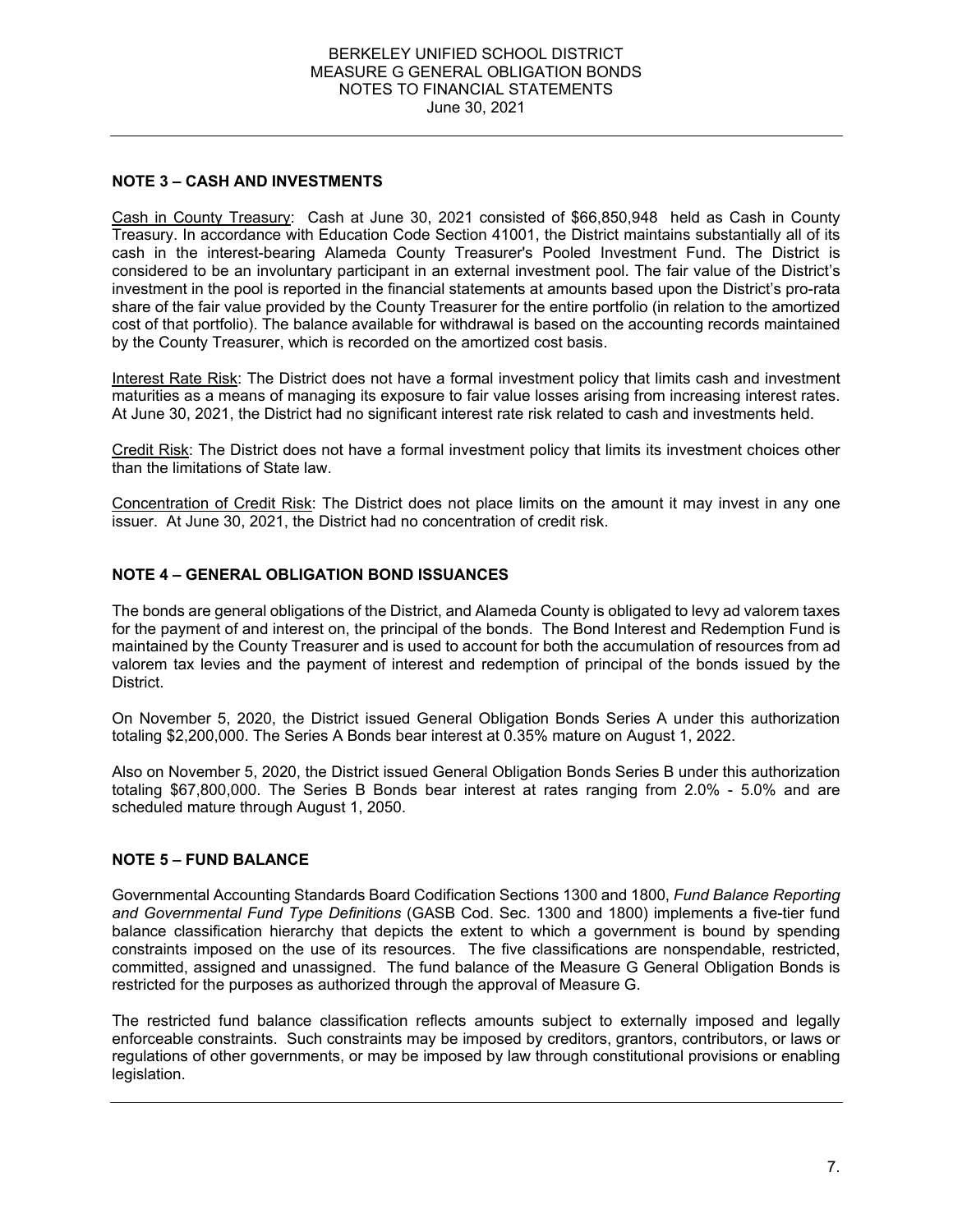



#### INDEPENDENT AUDITOR'S REPORT ON INTERNAL CONTROL OVER FINANCIAL REPORTING AND ON COMPLIANCE AND OTHER MATTERS BASED ON AN AUDIT OF FINANCIAL STATEMENTS PERFORMED IN ACCORDANCE WITH *GOVERNMENT AUDITING STANDARDS*

Board of Education Berkeley Unified School District Berkeley, California

We have audited, in accordance with the auditing standards generally accepted in the United States of America and the standards applicable to financial audits contained in *Government Auditing Standards* issued by the Comptroller General of the United States, the financial statements of Berkeley Unified School District (the "District") Measure G General Obligation Bonds (the "Bonds") activity included in the Building Fund of the District as of and for the year ended June 30, 2021, and the related notes to the financial statements and have issued our report thereon dated May 2, 2022.

## **Internal Control Over Financial Reporting**

In planning and performing our audit of the financial statements, we considered the District's internal control over Measure G General Obligation Bonds activity financial reporting (internal control) as a basis for designing audit procedures that are appropriate in the circumstances for the purpose of expressing our opinion on the financial statements, but not for the purpose of expressing an opinion on the effectiveness of the District's internal control. Accordingly, we do not express an opinion of the effectiveness of the District's internal control.

A *deficiency in internal control* exists when the design or operation of a control does not allow management or employees, in the normal course of performing their assigned functions, to prevent, or detect and correct, misstatements on a timely basis. A *material weakness* is a deficiency, or a combination of deficiencies in internal control, such that there is a reasonable possibility that a material misstatement of the entity's financial statements will not be prevented, or detected and corrected, on a timely basis. A *significant deficiency* is a deficiency, or a combination of deficiencies, in internal control that is less severe than a material weakness, yet important enough to merit attention by those charged with governance.

Our consideration of internal control was for the limited purpose described in the first paragraph of this section and was not designed to identify all deficiencies in internal control that might be material weaknesses or significant deficiencies. Given these limitations, during our audit we did not identify any deficiencies in internal control that we consider to be material weaknesses. However, material weaknesses may exist that have not been identified.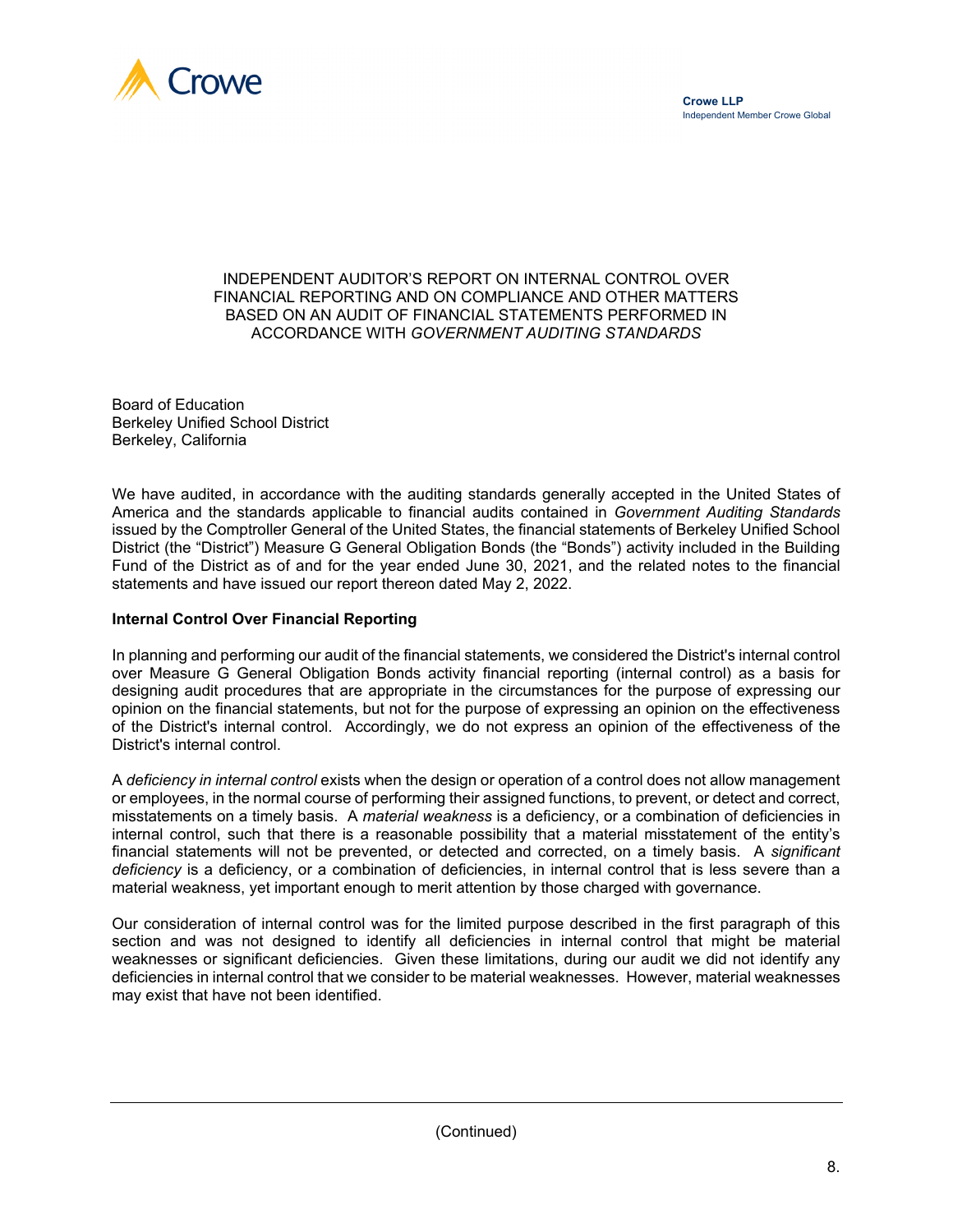#### **Compliance and Other Matters**

As part of obtaining reasonable assurance about whether the District's Measure G General Obligation Bonds activity included in the Building Fund of the District's financial statements are free from material misstatement, we performed tests of the District's compliance with certain provisions of laws, regulations, contracts, and grant agreements, noncompliance with which could have a direct and material effect on the financial statements. However, providing an opinion on compliance with those provisions was not an objective of our audit and, accordingly, we do not express such an opinion. The results of our tests disclosed no instances of noncompliance or other matters that are required to be reported under *Government Auditing Standards*.

#### **Purpose of this Report**

The purpose of this report is solely to describe the scope of our testing of internal control and compliance and the results of that testing, and not to provide an opinion on the effectiveness of the entity's internal control or on compliance. This report is an integral part of an audit performed in accordance with *Government Auditing Standards* in considering the entity's internal control and compliance. Accordingly, this communication is not suitable for any other purpose.

Croue CLP

Crowe LLP

Sacramento, California May 2, 2022